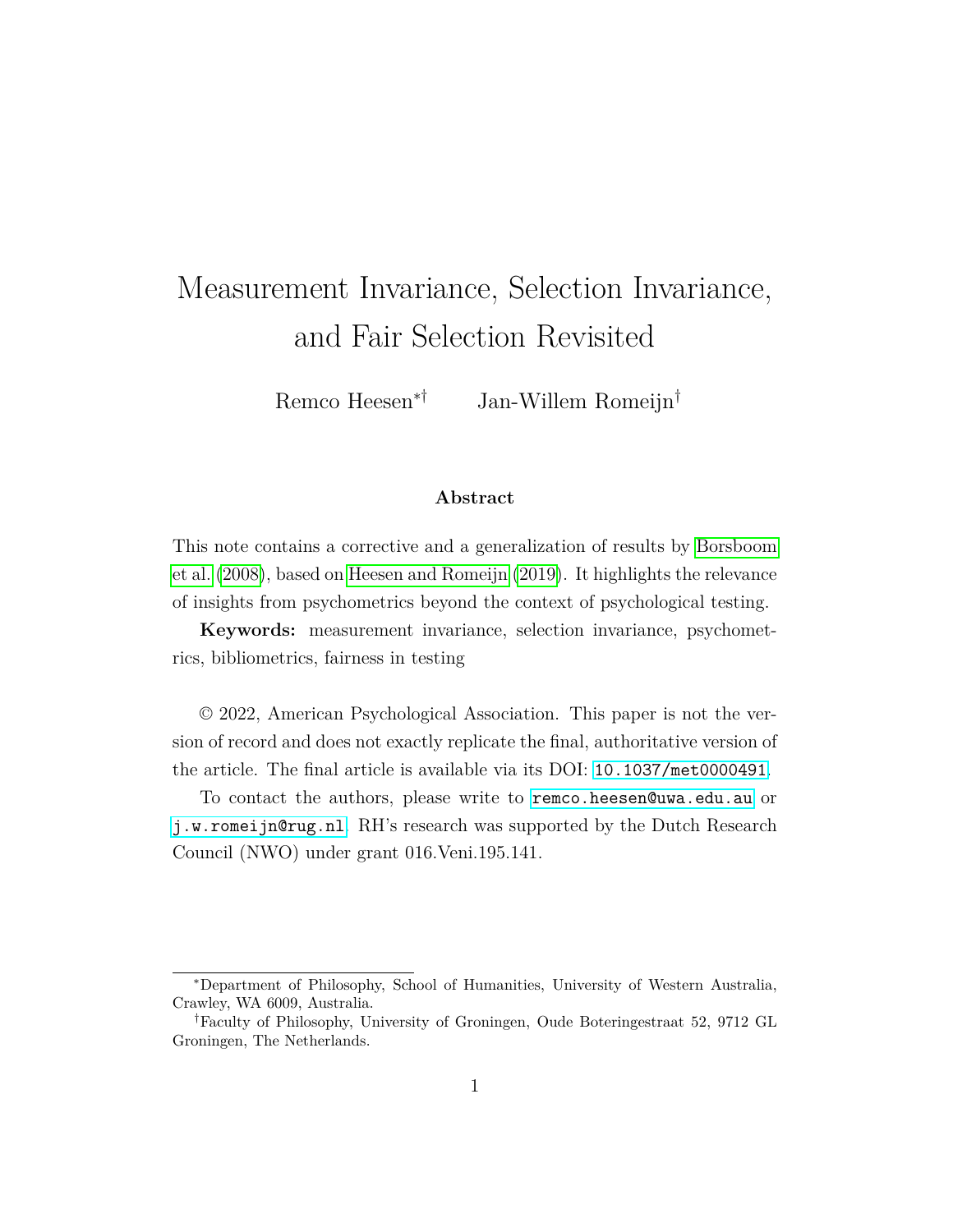# **Introduction**

[Borsboom et al.](#page-9-0) [\(2008\)](#page-9-0) showed that we cannot combine two important fairness requirements for selection procedures. On the one hand we wish that selection procedures respect 'measurement invariance', meaning that they treat all individuals in the same way. Specifically, the probability for an individual to be selected may only depend on the latent ability that they are tested for; not on other characteristics of the individual. On the other hand they must be 'selection invariant', i.e., treat all groups within the population equally. In particular, if we partition the population into groups, we want the probabilities of misclassification to be the same in these groups. In short, the procedure may not discriminate individuals or groups on the basis of any other characteristic than the latent ability at issue.

Per [Borsboom et al.](#page-9-0) [\(2008\)](#page-9-0), fair selection is impossible if this is understood as a procedure that makes good on both requirements. This result is driven by the fact that groups will in general differ on the latent variable that is being selected for; the latent ability will correlate with other population characteristics. For example, the ability may be the command of a language, and this will give certain nationalities or ethnicities an edge. People from different groups thereby have different probabilities for being selected. The specific unfairness that ensues if we maintain measurement invariance is that the selection procedure does not work equally well for people from different groups: the procedure will incorrectly reject and accept members of these groups at different rates. Moreover, the arguably most impactful errors will be higher for more vulnerable groups.

This is not an isolated finding. We briefly review related results in the next section. We then provide a corrective and a generalization of the original results by [Borsboom et al.](#page-9-0) [\(2008\)](#page-9-0), based on [Heesen and Romeijn](#page-10-0) [\(2019\)](#page-10-0). This is timely as there is widespread concern over the transparency, adequacy and fairness of automated selection and classification procedures. Psychometrics is in an excellent position to advance this debate.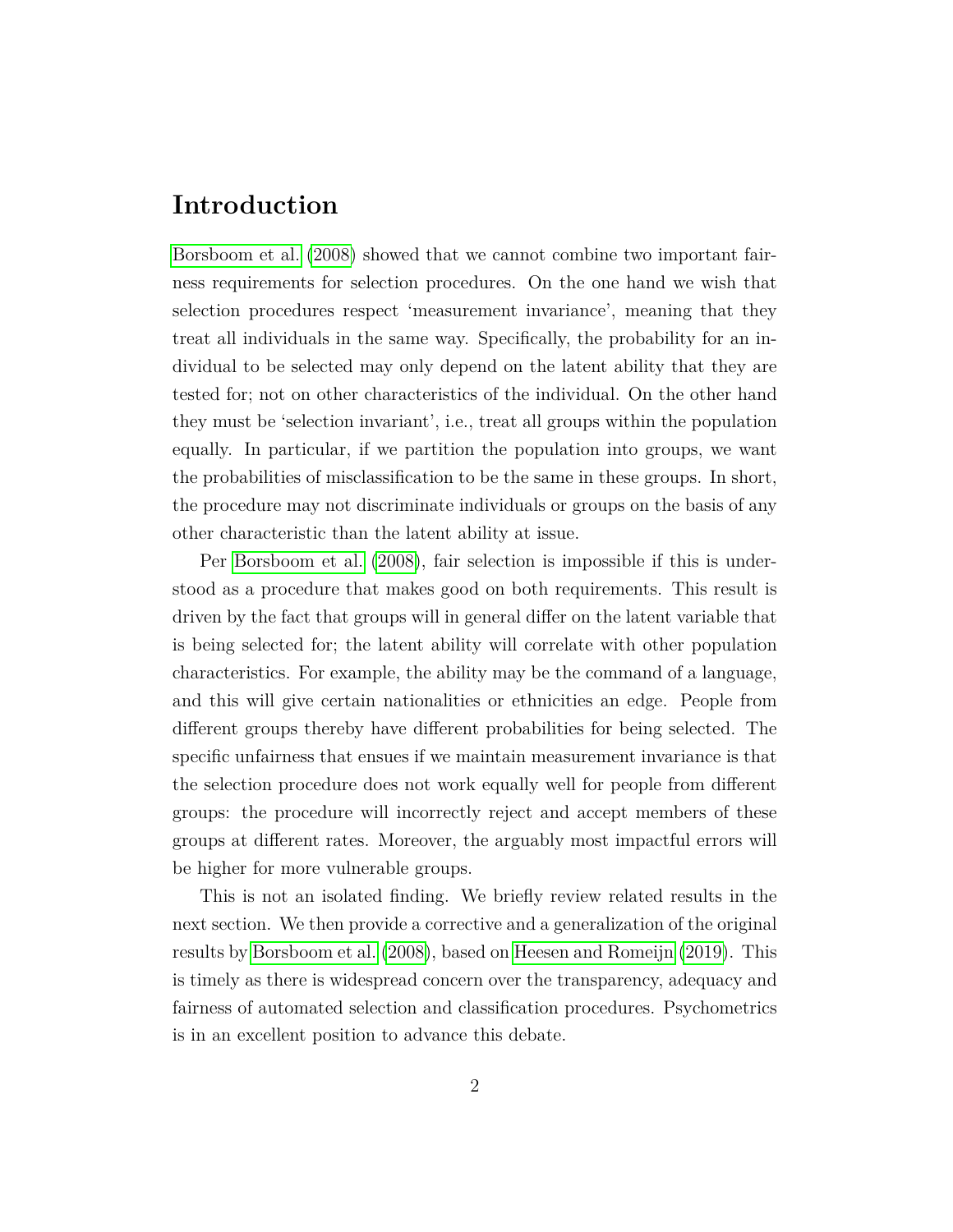# **Similar Findings in Other Fields**

Interestingly, the problem of implicit discrimination in [Borsboom et al.](#page-9-0) [\(2008\)](#page-9-0) was rediscovered, presumably independently, by [Kleinberg et al.](#page-10-1) [\(2017\)](#page-10-1) and [Chouldechova](#page-9-1) [\(2017\)](#page-9-1) in the context of the discussion on fairness in Artificial Intelligence (AI): a machine learner that fairly judges individuals can nevertheless discriminate at the group level. The result rightly received public attention (e.g., [Angwin et al. 2016\)](#page-9-2) and has inspired further discussion in the AI community (e.g., [Barocas and Selbst 2016,](#page-9-3) [Corbett-Davies et al.](#page-9-4) [2017,](#page-9-4) [Barocas et al. 2019\)](#page-9-5).

Since [Kleinberg et al.](#page-10-1) [\(2017\)](#page-10-1) and [Chouldechova](#page-9-1) [\(2017\)](#page-9-1) do not compare their results to those of [Borsboom et al.](#page-9-0) [\(2008\)](#page-9-0), we briefly do so here. At the heart of [Kleinberg et al.](#page-10-1) [\(2017\)](#page-10-1) and [Chouldechova](#page-9-1) [\(2017\)](#page-9-1)'s results is Bayes' theorem. In the terminology of [Borsboom et al.](#page-9-0) [\(2008\)](#page-9-0), which is explained in detail in the next section, they hold fixed the test sensitivity and specificity for two groups taking the same test (the likelihoods in Bayes' theorem), and then observe that if the base rates are different in the two groups, the positive and negative predictive values (the posteriors in Bayes' theorem) will be different as well. Thus, assuming that the base rates are different, if one wants equal predictive value across groups, one cannot have equal sensitivity and specificity, and vice versa. Because equal predictive values are identified as a necessary condition for fairness, requiring a test to be fair in this sense entails that it will not operate equally well for groups with different probabilities for the latent variable, i.e., different base rates, thereby making the test unfair in another sense. So [Kleinberg et al.](#page-10-1) and [Chouldechova](#page-9-1) are ultimately highlighting a form of base-rate neglect. In medicine and epidemiology, base-rate neglect has been widely reported and discussed [\(Casscells et al. 1978,](#page-9-6) [Hoffrage et al. 2000\)](#page-10-2).

This is superficially similar to the results in [Borsboom et al.](#page-9-0) [\(2008\)](#page-9-0) and to the generalization presented here. But there are notable differences. [Bors](#page-9-0)[boom et al.](#page-9-0) [\(2008\)](#page-9-0) make the stronger assumption of measurement invari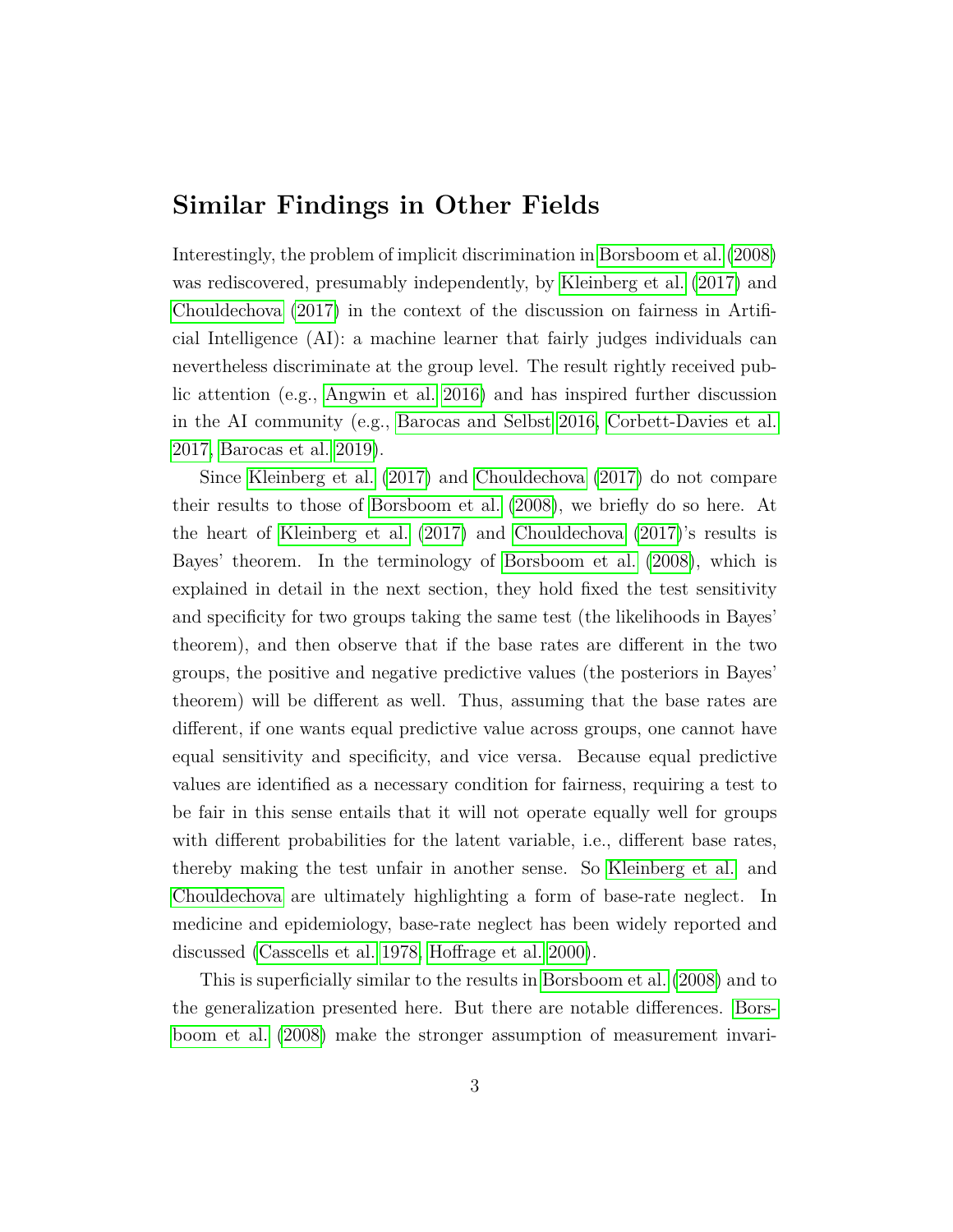ance, which requires that for any fixed value of the underlying continuous latent characteristic the test operates equally well, independently of group membership. We get a correspondingly stronger result: assuming different distributions over the latent characteristic for the two groups, all four of the test error rates (sensitivity, specificity, and positive and negative predictive value) differ across groups. Once again, requiring the test to be fair in one sense, this time requiring measurement invariance, the test fails to operate equally well for groups that differ on the latent characteristic. However, in the result from [Borsboom et al.](#page-9-0) [\(2008\)](#page-9-0), the requirement of fairness is more specific, and the differences in test quality between the two groups are more dramatic.

In labor market economics, there has long been awareness that selection methods for job allocation can be discriminatory (cf. [Fang and Moro 2011\)](#page-9-7). The focus of these discussions is on the impact of factoring in other characteristics explicitly: if skills are latent, employers will seek proxies and end up selecting on the basis of demographics that are known to correlate with skills. However, we are not aware of results that match those by [Borsboom](#page-9-0) [et al.](#page-9-0) [\(2008\)](#page-9-0), which pertain to the implicit discriminatory nature of selection.

In philosophy, the above insights have been imported in several debates. For example, [Heesen and Romeijn](#page-10-0) [\(2019\)](#page-10-0) apply the present results to scientific peer review, viewed as a selection procedure, and suggest that they may lead to a conservative bias. [Stewart and Nielsen](#page-10-3) [\(2020\)](#page-10-3) and [Stewart](#page-10-4) [\(2020\)](#page-10-4) take [Kleinberg et al.](#page-10-1) [\(2017\)](#page-10-1) as their starting point for, respectively, discussions of testimonial injustice and assessment in general. We will not review these discussions here. Rather, by drawing attention to these connections, we hope to stimulate further work applying insights from psychometrics in other fields.

To facilitate a more easy uptake of the results from [Borsboom et al.](#page-9-0) [\(2008\)](#page-9-0) in these various fields, in what follows we present the original results in corrected form, ironing out several inaccuracies. Next we present a more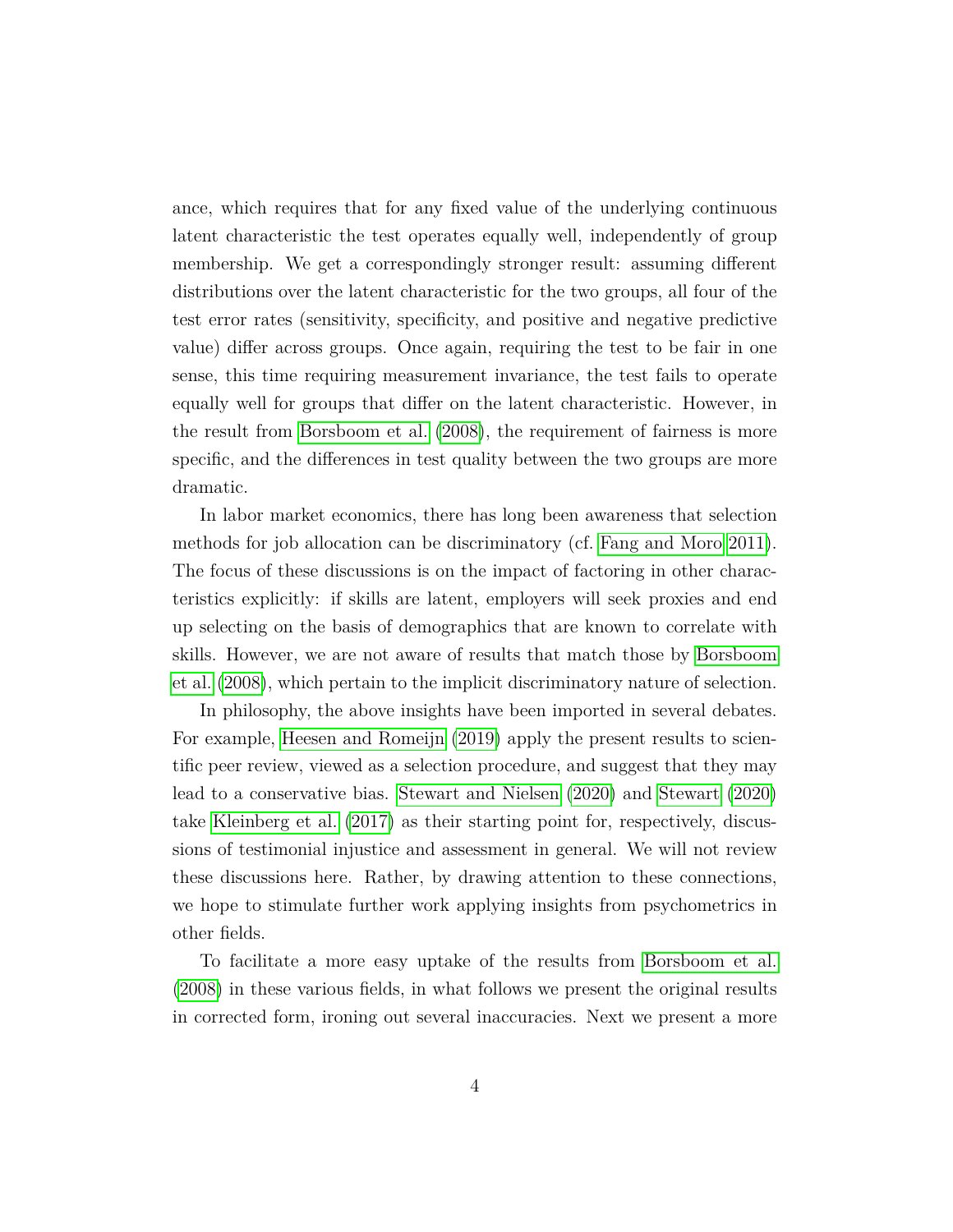general and hence more widely applicable version of the result due to [Heesen](#page-10-0) [and Romeijn](#page-10-0) [\(2019\)](#page-10-0). The result has a more succinct proof than the original, which can be found in their appendix.

# **The Setup**

We briefly rehearse the formal setup of [Borsboom et al.](#page-9-0) [\(2008\)](#page-9-0). Assume a population of individuals who differentially possess some latent characteristic  $\theta$ . We distinguish two groups in the population  $(H \text{ and } L)$ . In each of these groups, the distribution of the latent characteristic is Gaussian (or 'normal'), but the mean and variance of this distribution may differ between the groups. We write  $\mu_g$  for the mean and  $\sigma_g$  for the standard deviation of  $\theta$ in group *g* (where either  $g = H$  or  $g = L$ ).

An individual is considered *suitable* if her individual value of the latent characteristic exceeds a threshold value  $\theta_c$ . This yields a binary division of the population into suitable individuals ( $\theta \geq \theta_c$ , marked *S*) and unsuitable individuals  $(\theta < \theta_c$ , marked  $\neg S$ ).

We would like to select suitable individuals, but we do not observe the value of the latent characteristic directly. We instead rely on a test. An individual's test score *X* is assumed to be linearly related to the latent characteristic, subject to some random error. More precisely, for an individual in group *g*,

$$
X = \tau_g + \lambda_g \theta + \varepsilon_g,\tag{1}
$$

where  $\lambda_g > 0$  is the regression coefficient,  $\tau_g$  the intercept, and  $\varepsilon_g$  the error term. Errors are assumed to be Gaussian with mean zero and standard deviation *σε,g*.

We select individuals based on a threshold  $X_c$  on the test scores. An individual is *accepted* (event *A*) if  $X \ge X_c$  and rejected (event  $\neg A$ ) if  $X < X_c$ .

The requirement of *measurement invariance* states that, conditional on the true value of the latent characteristic  $\theta$ , the probability distribution of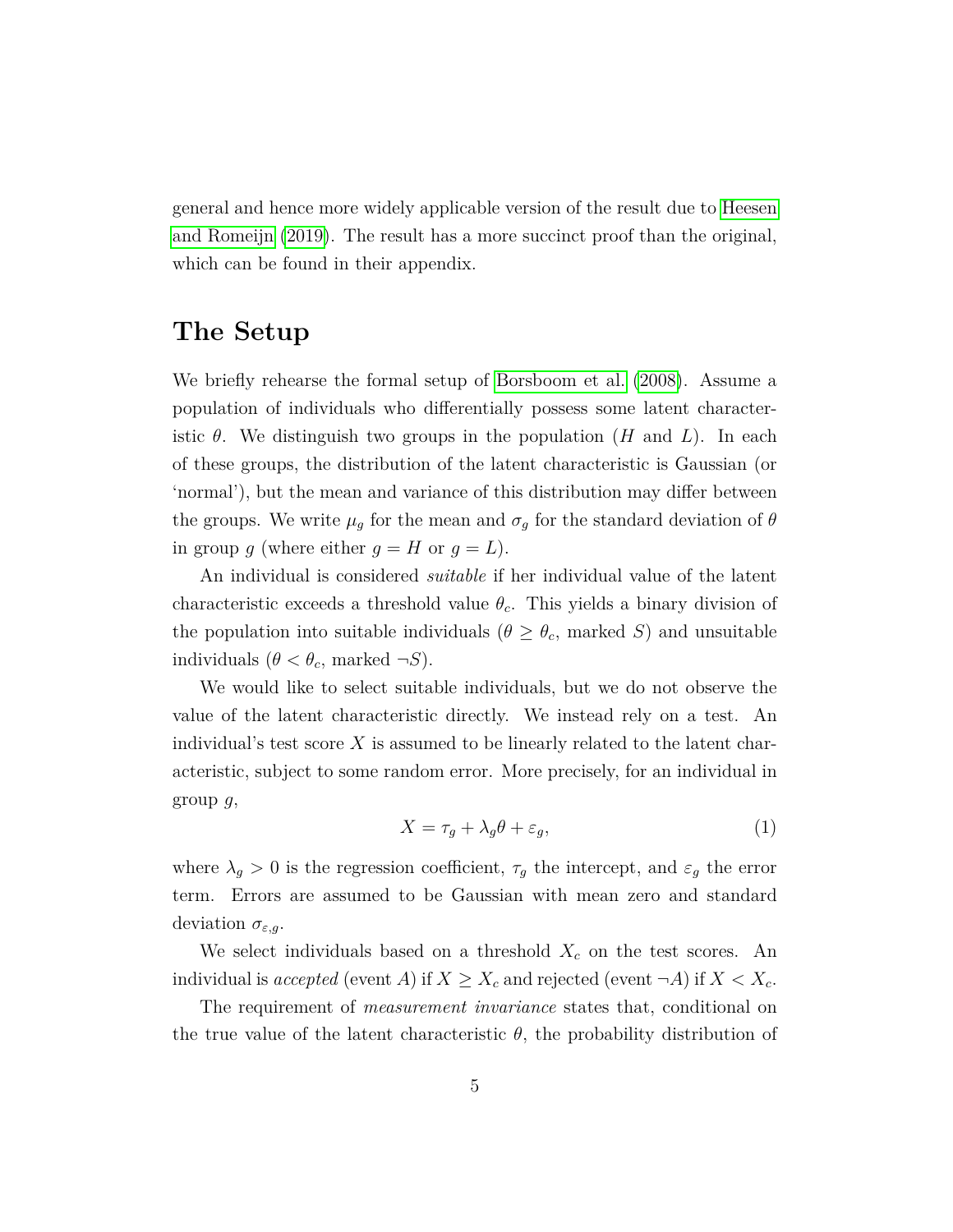the test scores should be independent of group membership (formally: *X* |  $\theta \sim X \mid \theta \cap g$  for any *g*). In the present context, this amounts to the requirement that  $\tau_H = \tau_L$ ,  $\lambda_H = \lambda_L$ , and  $\sigma_{\varepsilon,H} = \sigma_{\varepsilon,L}$ . [Borsboom et al.](#page-9-0) [\(2008,](#page-9-0) p. 79) further assume  $\theta_c = X_c = \tau_H = \tau_L = 0$ , supposedly without loss of generality.

*Selection invariance* requires instead that the error rates of the selection process are the same across groups. The relevant quantities here are the *positive predictive value*  $p(S | A)$ , the *negative predictive value*  $p(\neg S | \neg A)$ , the *sensitivity*  $p(A | S)$ , and the *specificity*  $p(\neg A | \neg S)$ .

# **Results**

The main result of [Borsboom et al.](#page-9-0) [\(2008\)](#page-9-0) is that, in general, measurement invariance and selection invariance cannot be achieved simultaneously. More specifically, they claim to show two things.

First, if measurement invariance obtains and the two groups differ (only) in their means, i.e.,  $\mu_H > \mu_L$  and  $\sigma_H = \sigma_L$ , then selection invariance fails in that the test will have greater positive predictive value and sensitivity for group *H*:

$$
p(S \mid A \cap H) > p(S \mid A \cap L) \quad \text{and} \quad p(A \mid S \cap H) > p(A \mid S \cap L). \tag{2}
$$

As a corollary, group *L* will experience greater negative predictive value and specificity.

Second, if measurement invariance obtains and the two groups differ in both mean and variance, selection invariance fails as well. More specifically, if  $\mu/\sigma \geq \mu'/\sigma'$  and  $\sigma > \sigma'$  then positive predictive value and sensitivity will be greater for the group with mean  $\mu$  and standard deviation  $\sigma$ . On the other hand, if  $\mu' / \sigma' \ge \mu / \sigma$  and  $\sigma > \sigma'$  then negative predictive value and specificity will be greater for the group with mean  $\mu'$  and standard deviation  $\sigma'$ .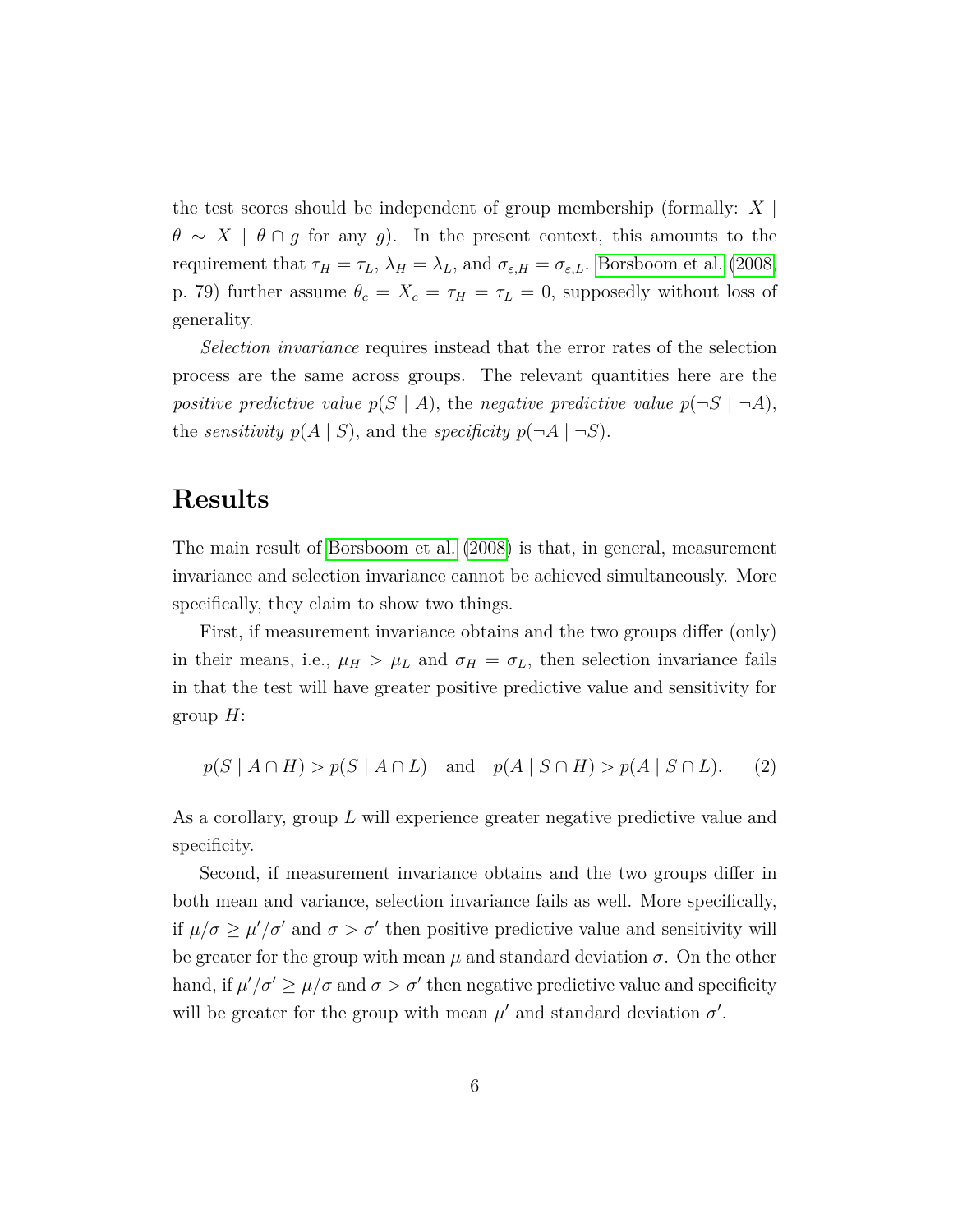There are a couple of issues with the second result. First, the inequalities for negative predictive value and specificity are backwards. Contrary to the claim in the previous paragraph, if  $\mu' / \sigma' \geq \mu / \sigma$  and  $\sigma > \sigma'$  then negative predictive value and specificity will be greater for the group with mean  $\mu$ and standard deviation  $\sigma$ . The numbered equation (17) in the original paper should actually read:

$$
\frac{\sigma'}{\sigma}\mu \le \mu' \Rightarrow \begin{cases} p(\neg S \mid \neg A \cap g_{\mu,\sigma}) > p(\neg S \mid \neg A \cap g_{\mu',\sigma'}), \\ p(\neg A \mid \neg S \cap g_{\mu,\sigma}) > p(\neg A \mid \neg S \cap g_{\mu',\sigma'}). \end{cases} (17')
$$

The second issue is that the paper encourages the slightly misleading suggestion that there is something special about the ratio between the mean and the standard deviation. But this turns out to be a consequence of the not completely innocent assumption that  $\theta_c = 0$ . If we repeat the proofs without that assumption (we do not provide this here, but the claim is a special case of the results discussed in the next section), we find that the direction of the inequalities depends on whether

$$
\frac{\mu - \theta_c}{\sigma} \ge \frac{\mu' - \theta_c}{\sigma'} \quad \text{or} \quad \frac{\mu - \theta_c}{\sigma} \le \frac{\mu' - \theta_c}{\sigma'}.
$$
 (3)

The two issues just identified are the only ones that affect the results of [Borsboom et al.](#page-9-0) [\(2008\)](#page-9-0). That said, there are some minor errors in the proofs of that paper that we wish to highlight while we are at it.

First, there is a typo in equations (A11) and (A12): all three occurrences of  $\mu_g$  should in fact read  $-\mu_g$ .

Second, [Borsboom et al.](#page-9-0) [\(2008,](#page-9-0) appendix B) aims to identify the marginal distribution of *X* (within a group *g*) and finds that *X* is normally distributed with mean  $\lambda_g \mu_g$  and standard deviation

$$
s = \sigma_{\varepsilon,g} \left( \frac{1}{2} + \frac{\lambda_g^2 \sigma_g^2}{\sigma_{\varepsilon,g}^2 + \lambda_g^2 \sigma_g^2} \right)^{-1/2}.
$$
 (B8)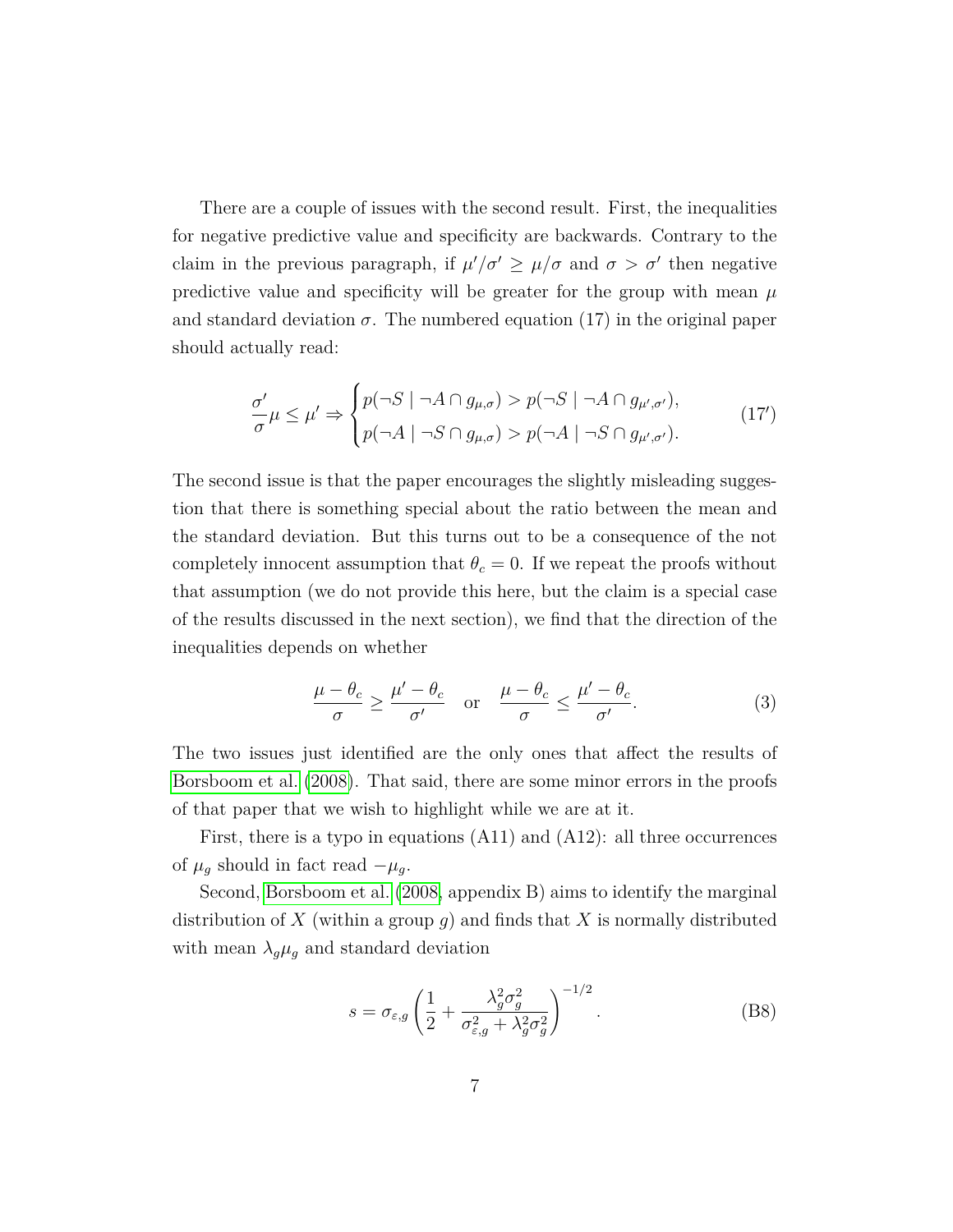This is the result of a small mistake earlier in the proof: in equation (B6) they write  $\exp[-(\frac{1}{2}+\frac{\gamma^2}{1+\gamma})]$  $\frac{\gamma^2}{1+\gamma^2}$ )*X*<sup>'2</sup>] which should have been exp $\left[-\left(\frac{1}{2} - \frac{1}{2}\right)\right]$ 2  $\gamma^2$  $\frac{\gamma^2}{1+\gamma^2}$ )*X*<sup>'2</sup>]. The correct standard deviation (independently verified using moment-generating functions) is  $\sqrt{\sigma_{\varepsilon,g}^2 + \lambda_g^2 \sigma_g^2}$ .

Third, there are some typos in appendix D. In equation (D1) there is a minus sign missing inside both sets of square brackets. The second line of p. 98 refers to equation (C6) but should refer to equation (C4). And the line between equations  $(D7)$  and  $(D8)$  should refer to equation  $(D5)$  rather than equation (D1).

### **Improved Results**

It turns out that the incompatibility between measurement invariance and selection invariance holds under more general assumptions than the ones made by [Borsboom et al.](#page-9-0) [\(2008\)](#page-9-0). We drop all structural assumptions about the test and instead assume just that it accepts or rejects individuals and is responsive to the latent characteristic. Measurement invariance then amounts to the requirement that  $p(A | \theta) = p(A | \theta \cap g)$  for any *g*. Responsiveness to the latent characteristic is captured in the assumption that  $p(A | \theta)$  is a strictly increasing function of *θ*.

We also drop the assumption that the latent characteristic follows a Gaussian distribution. We instead assume that there is a (shared) log-concave density function  $f$  such that, for each group  $g$ , the density function  $f_g$  is given by

$$
f_g(\theta) = \frac{1}{\sigma_g} f\left(\frac{\theta - \mu_g}{\sigma_g}\right). \tag{4}
$$

The family of log-concave density functions is a non-parametric family that includes, e.g., the uniform and exponential distributions [\(Saumard and Well](#page-10-5)[ner 2014\)](#page-10-5). Since the Gaussian density function is log-concave, this assumption is a strict generalization of the one made by [Borsboom et al.](#page-9-0) [\(2008\)](#page-9-0).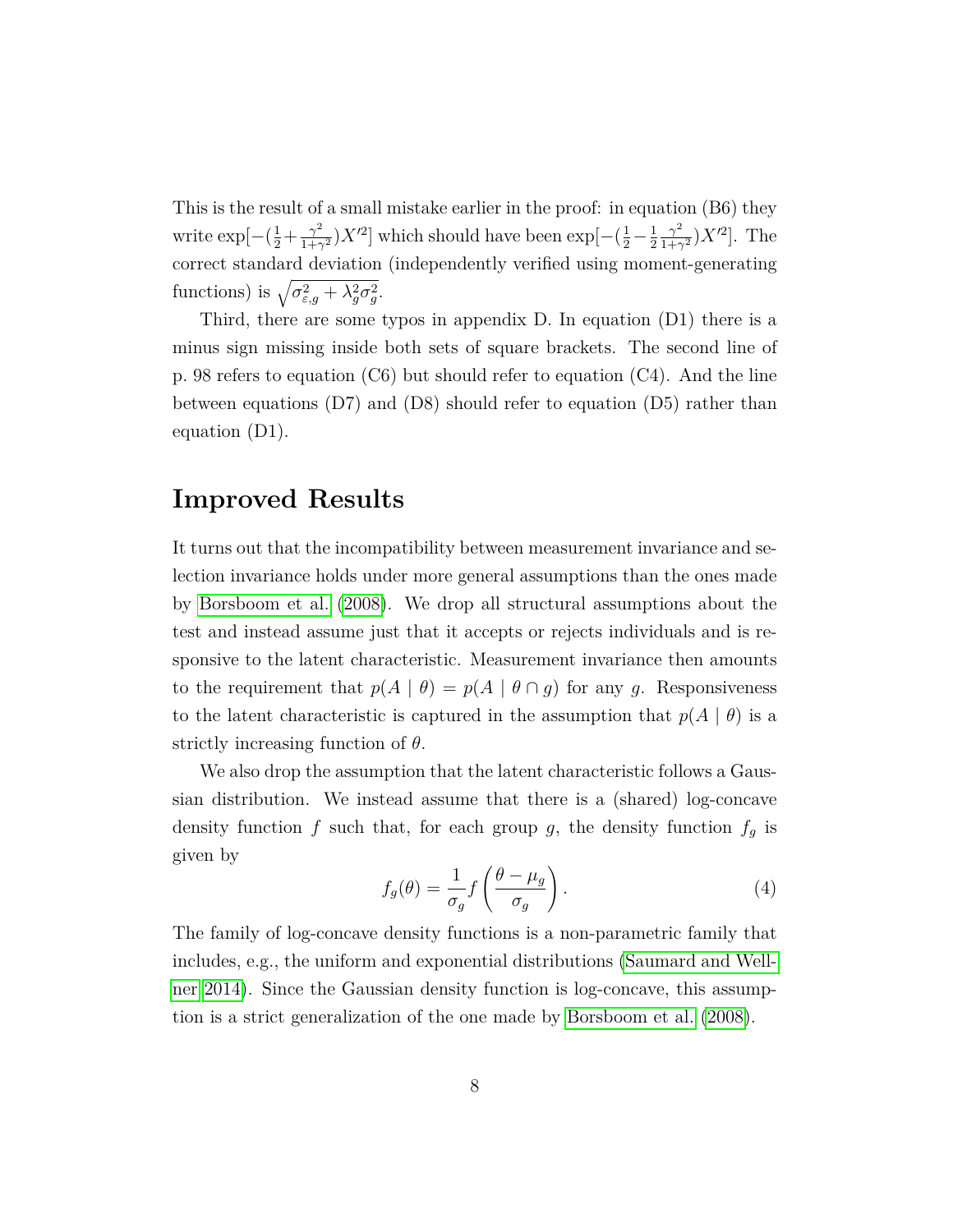The density function *f* may exist for all real numbers (e.g., the Gaussian), on a half-line (e.g., the exponential), or a finite interval (e.g., the uniform). To avoid edge cases, we assume throughout this section that  $\theta_c$  is chosen such that  $0 < p(S | g) < 1$  for at least one group *g*.

The first result then generalizes as follows [\(Heesen and Romeijn 2019,](#page-10-0) theorem 3). Assuming measurement invariance, if  $\mu_H > \mu_L$  and  $\sigma_H = \sigma_L$ , then

$$
p(S \mid A \cap H) > p(S \mid A \cap L) \quad \text{and} \quad p(A \mid S \cap H) \geq p(A \mid S \cap L). \tag{5}
$$

The latter inequality is strict unless the right tail of *f* is exponential. Under the same conditions we also have

$$
p(\neg S \mid \neg A \cap L) > p(\neg S \mid \neg A \cap H) \quad \text{and} \quad p(\neg A \mid \neg S \cap L) \ge p(\neg A \mid \neg S \cap H). \tag{6}
$$

The second result also generalizes once the factors mentioned in the previous sector are taken into account [\(Heesen and Romeijn 2019,](#page-10-0) theorem 5). If measurement invariance is satisfied, then

$$
\frac{\mu_H - \theta_c}{\sigma_H} \ge \frac{\mu_L - \theta_c}{\sigma_L} \quad & \sigma_H > \sigma_L \Rightarrow \begin{cases} p(S \mid A \cap H) > p(S \mid A \cap L), \\ p(A \mid S \cap H) > p(A \mid S \cap L). \end{cases} \tag{7}
$$

And conversely,

$$
\frac{\mu_H - \theta_c}{\sigma_H} \ge \frac{\mu_L - \theta_c}{\sigma_L} \quad & \sigma_L > \sigma_H \Rightarrow \begin{cases} p(\neg S \mid \neg A \cap L) > p(\neg S \mid \neg A \cap H), \\ p(\neg A \mid \neg S \cap L) > p(\neg A \mid \neg S \cap H). \end{cases} \tag{8}
$$

Thus the results from [Borsboom et al.](#page-9-0) [\(2008\)](#page-9-0) are ultimately seen to hold in a significantly more general mathematical setting.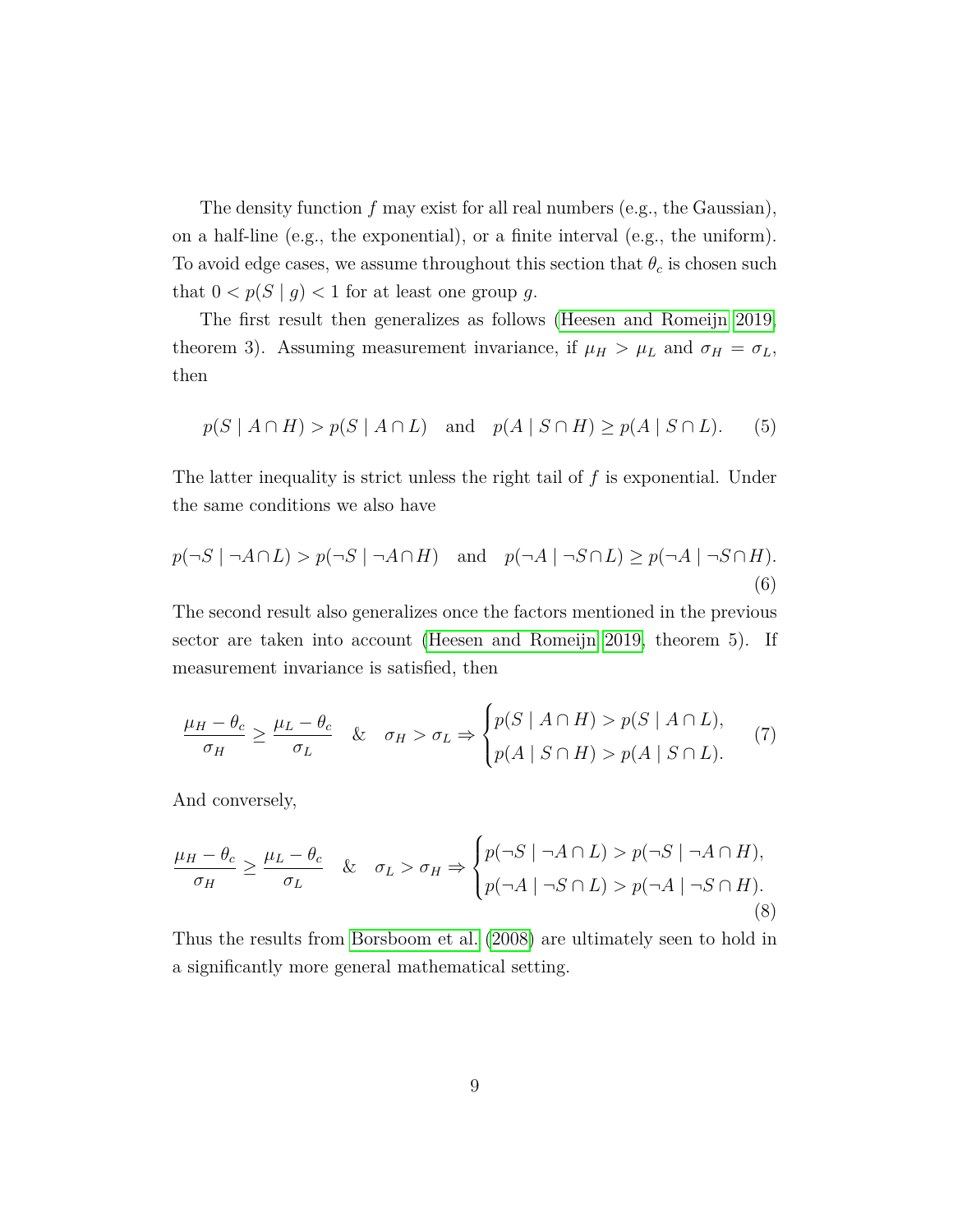# **References**

- <span id="page-9-2"></span>Angwin, J., Larson, J., Mattu, S., and Kirchner, L. (2016). Machine bias. *Propublica*. [https://www.propublica.org/article/](https://www.propublica.org/article/machine-bias-risk-assessments-in-criminal-sentencing) [machine-bias-risk-assessments-in-criminal-sentencing](https://www.propublica.org/article/machine-bias-risk-assessments-in-criminal-sentencing), accessed January 31, 2022.
- <span id="page-9-5"></span>Barocas, S., Hardt, M., and Narayanan, A. (2019). *Fairness and Machine Learning*. fairmlbook.org.
- <span id="page-9-3"></span>Barocas, S. and Selbst, A. D. (2016). Big Data's disparate impact. *California Law Review*, 104(3):671–732.
- <span id="page-9-0"></span>Borsboom, D., Romeijn, J.-W., and Wicherts, J. M. (2008). Measurement invariance versus selection invariance: Is fair selection possible? *Psychological Methods*, 13(2):75–98.
- <span id="page-9-6"></span>Casscells, W., Schoenberger, A., and Graboys, T. B. (1978). Interpretation by physicians of clinical laboratory results. *The New England Journal of Medicine*, 299:999–1001.
- <span id="page-9-1"></span>Chouldechova, A. (2017). Fair prediction with disparate impact: A study of bias in recidivism prediction instruments. *Big Data*, 5(2):153–163.
- <span id="page-9-4"></span>Corbett-Davies, S., Pierson, E., Feller, A., Goel, S., and Huq, A. (2017). Algorithmic decision making and the cost of fairness. In *Proceedings of the 23rd ACM SIGKDD International Conference on Knowledge Discovery and Data Mining*, pages 797–806. ACM.
- <span id="page-9-7"></span>Fang, H. and Moro, A. (2011). Theories of statistical discrimination and affirmative action: A survey. In Benhabib, J., Bisin, A., and Jackson, M. O., editors, *Handbook of Social Economics*, volume 1, chapter 5, pages 133–200. Elsevier.